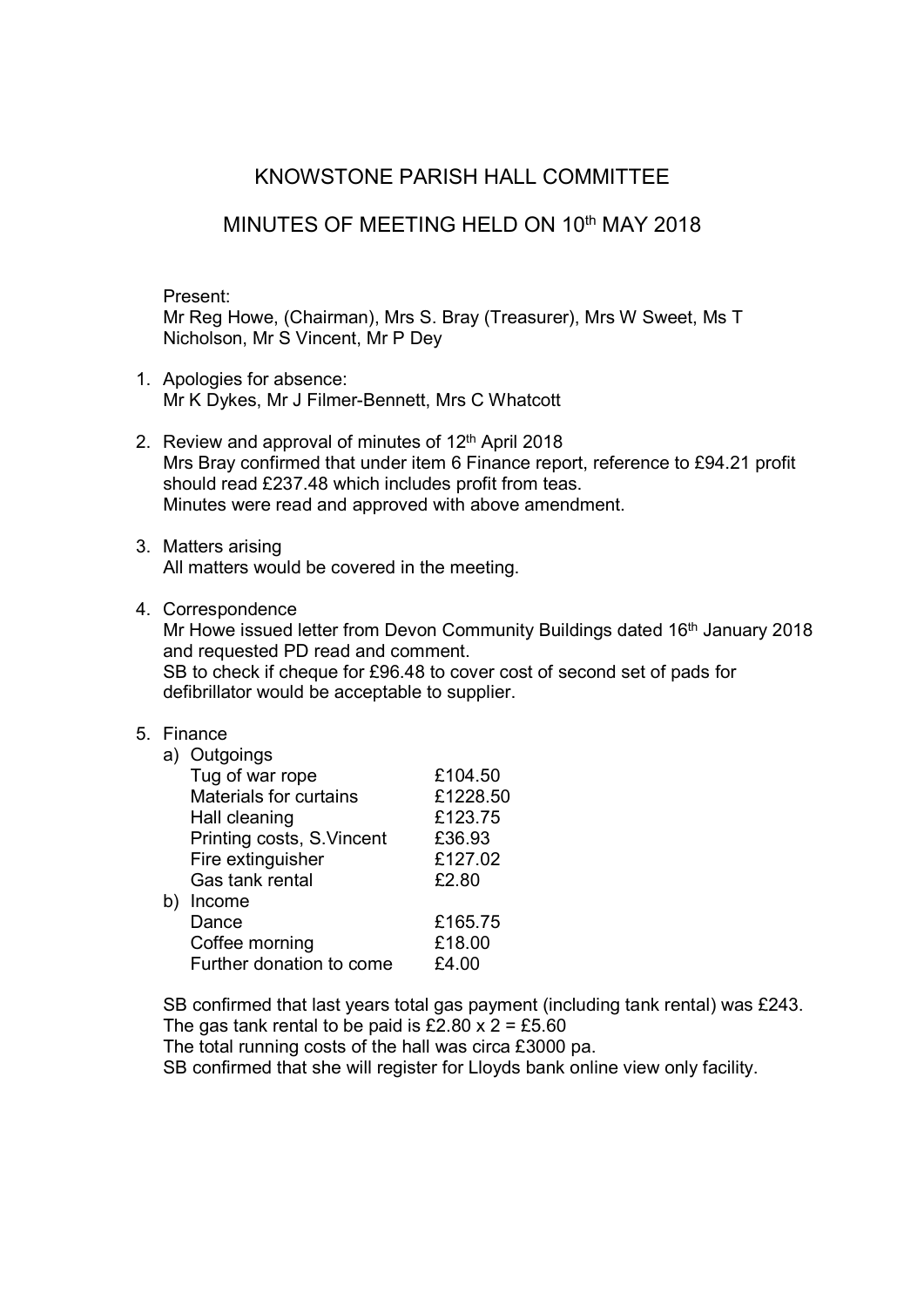### 6. Hall facilities/ equipment.

a) Disabled toilet

PD has spoken to John Lock who has suggested he may be able to do the work during September/ October. PD to request a more precise start date and estimate of time works will take to complete. PD to liaise with Ken Dykes to identify most suitable time to suit hall activities.

b) Kitchen water boiler

KD reports that no replacements of a size to fit have been found. He suggests that we manage with what we have until the kitchen can be refitted hopefully in 2019.

c) Bookshelves/filing cabinets

Bookshelves will need to be moved due to disabled toilet works. Parish Council to be asked whether contents of filing cabinets may be stored either in archive cupboard or loft. Hall records could also either be disposed of or similarly stored in loft. With removal of filing cabinets, space would be available for possible alternative bookshelf location.

7. Hall maintenance issues

Thanks were offered to KD, SV and Luke for moss clearance work in the car park undertaken recently. Another working party will take place Saturday 26<sup>th</sup> May at 2.30pm to complete the work. Hedge trimming to be completed before fair. RH to confirm extent of moss clearing work by the church.

- 8. Hall activities/fundraising
	- a) Fair review

### **Programme**

Following discussion it was agreed to print 150 copies at cost of £42.45. SV has obtained sponsorship which will provide £20 towards cost.

Reference to lucky programme with prize of lunch at Masons to be added to front cover.

Masons Arms have requested note be added to confirm availability of drinks from the pub.

### Show layout

RH confirmed use of field has been agreed with Stanburys.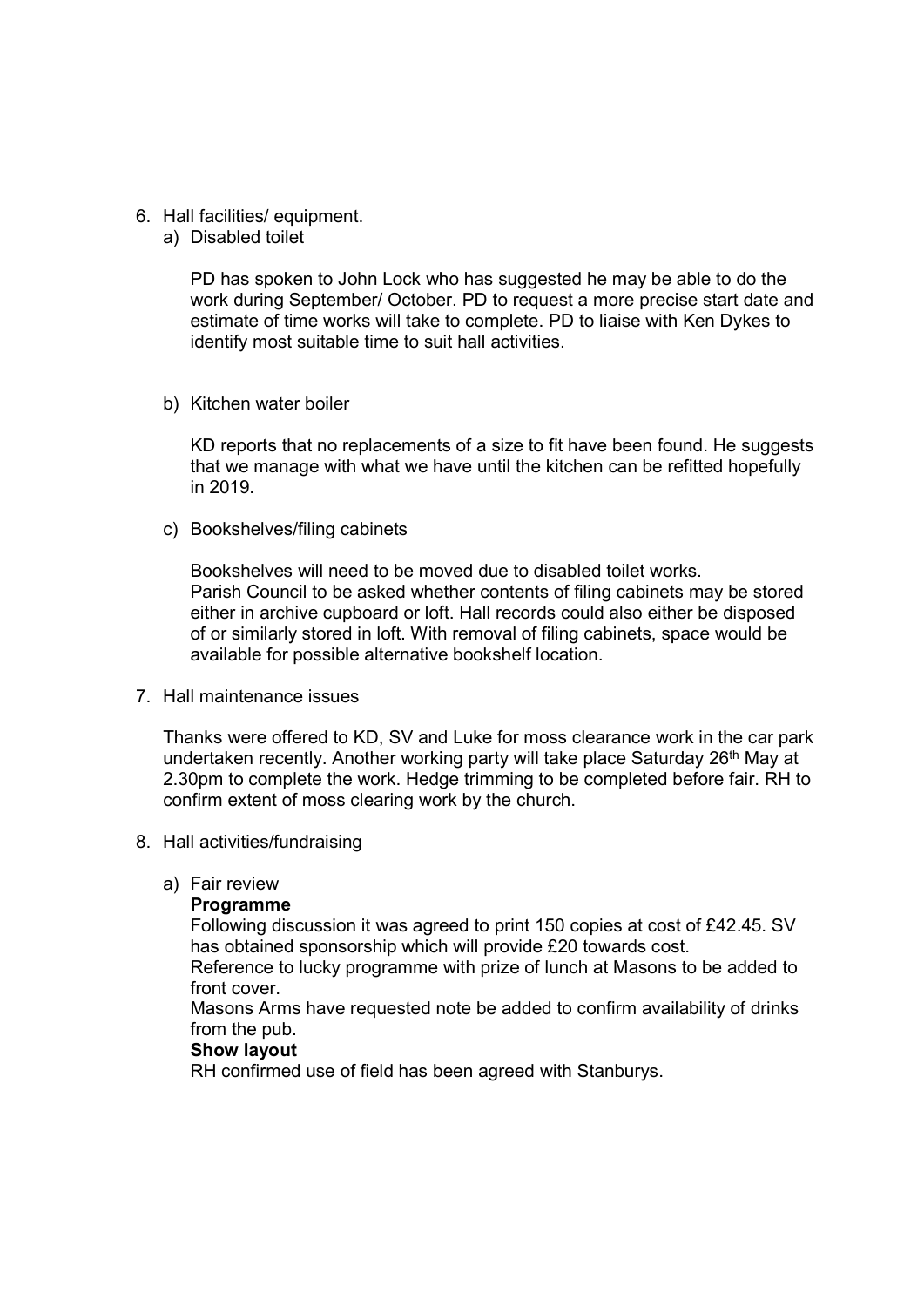Alternative wet weather plan has been prepared. Dog show will continue in field whatever the weather. PD/SV to email plans to team for further comment.

### Stall holders

Tombola – WS Wack the Rat – Alison and Craig SB to act as float Francis has offered to help with tombola and/or teas Bric-a-brac – Lynne and Corinna

WS has other stall helpers in hand.

## Visiting stall holders

Cider bar – will provide variety of drinks. Ice cream – will offer 15% of takings. TF requested contact details.

R. Reed - £10 stall charge plus donation from profits

BBQ in hand by JFB.

Dog show will require use of hall gazebo.

3 other hall gazebos required for visiting stall holders. Others will bring their own.

#### Road closure

TN confirmed road closure is in hand. She will be organising attendance at course which will be paid for by hall committee.

Masons staff will park beside pub and leave via East Knowstone exit.

Stall holders to be told to arrive no later than 11.30am and park cars in car park by 12.00.

Zone for disabled parking to be provided close to entrance.

RH and Ed to be on car control.

### **Competitions**

Dog show competitors to be provided with numbers.

Possible classic car show to be located in road opposite Masons. Review of space available to be made on site.

#### BBQ

In hand by JFB. Extended menu will be offered.

SV to add note on programme with thanks to Willmetts and Stanburys for use of fields.

#### b) Other events planned

- i) Beetle Drive Sat.  $19<sup>th</sup>$  May  $@$  7.00pm WS has in hand
- ii) Afternoon tea Thursday  $7<sup>th</sup>$  June TN has in hand
- iii) Movie nights
	- Masons happy to continue with the meal deals with new price of

£16.50 (£12 to Masons & £4.50 to hall). Masons requested knowledge